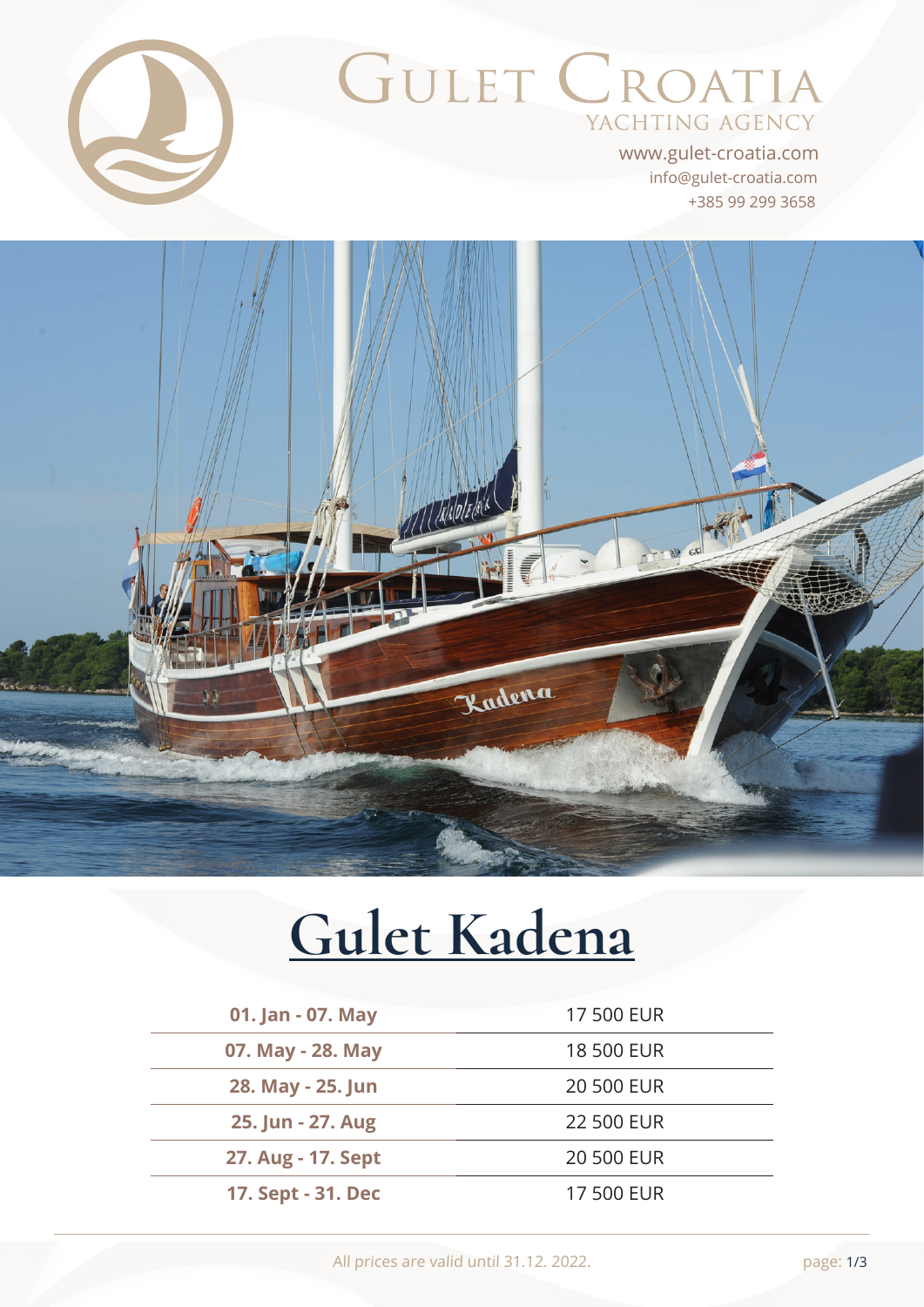# **The yacht prices include:**

- Insurance of the yacht, wages and food for the crew, service on board
- 4 crew (skipper, cook, 2xsailor). Additional crew like hostess on request at extra charge.
- Fuel for maximum 4 hours sailing per day, using water
- Bed sheets, towels and sun towels

# **The yacht price does not include:**

Entrance to the national parks, public port fees and anchorage fees (aproximate cost is between 500 - 1000 EUR per week) tourist taxes, private marinas, food and beverage option, transport from airport or hotel and gratitude/tip for the crew.

# **Food and drink options:**

- **HALF BOARD** (Breakfast / lunch) 400 EUR per person per week
- **FULL BOARD** (Breakfast / lunch) 600 EUR per person per week
- **EXTRA MEAL** (dinner) is optional on board 45 EUR per meal

#### **DRINK OPTIONS:**

- Drinks are provided at reasonable prices from yacht's bar on board. In this case it is not permitted to bring personal drinks on board

- Domestic drinks package (watter,tea,coffee, juices, croatian produced beer and wine; excluding imported spirits and wines): 200 EUR/person/week

- Non-alcoholic drinks package(watter, tea, coffee, juices): 105 EUR/person/week

#### **FOOD DISCOUNT FOR CHILDREN:**

Children 0-2 years free of charge, Children 2 - 10 years 50% discount

#### **Accommodation:**

#### **1 Master bed Cabins / 1 Double bed Cabins / 4 Twin bed Cabin**

- Each of the cabins has wardrobe, 24 V/220 electricity, hair dryers, its own en suite bathroom, home style toilet, with shampoo, toilet paper, soap, shower box

- Beach towels:2 per person per week
- Bathroom towels: 4 towels per person per week.
- Additional beach or bathroom towels: on request
- Bedding info: bed sheets are included in price.
- Air-condition: 6 hours/ day is included in the price.
- Twin beds are convertible into double bed, if requested